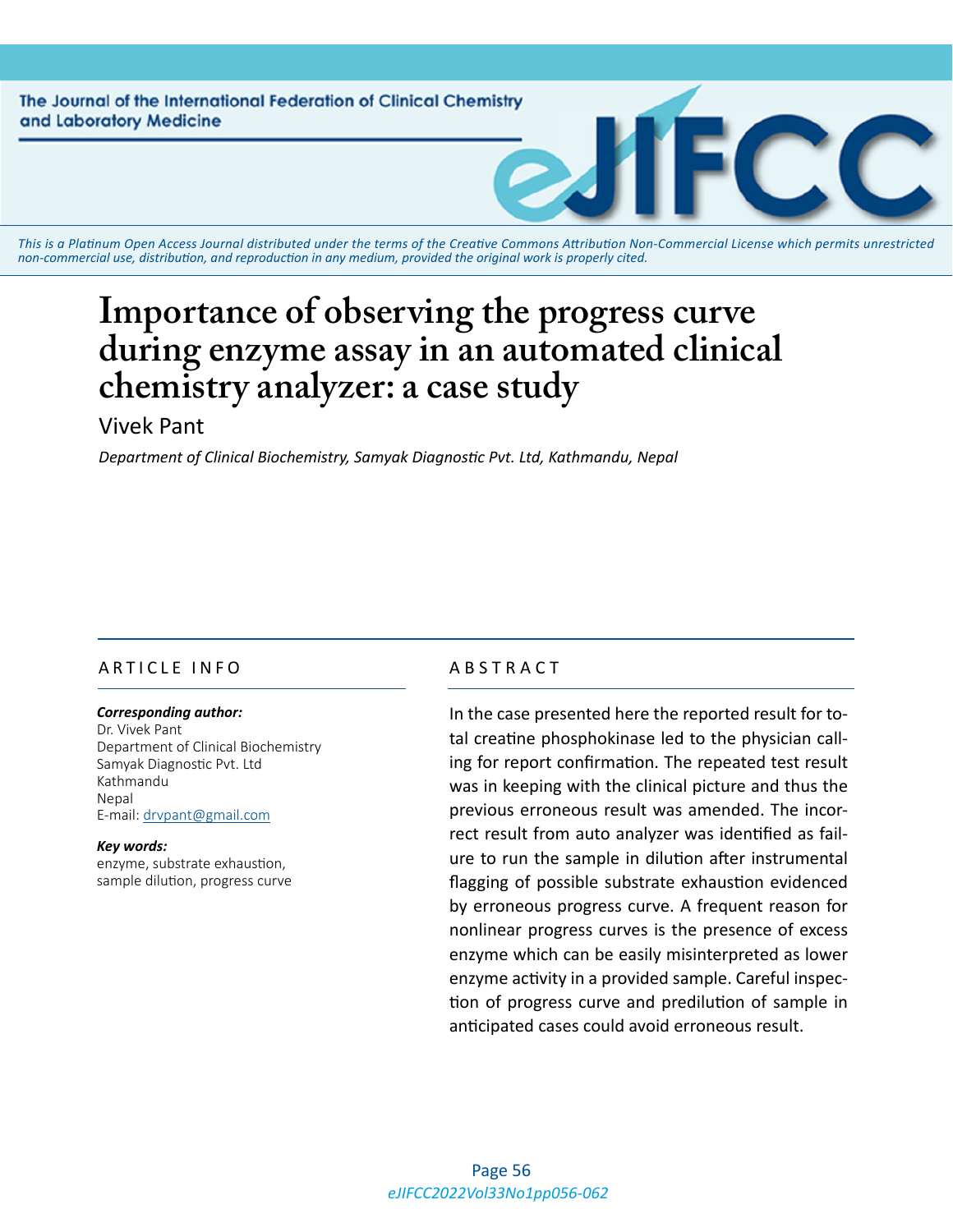#### **INTRODUCTION**

Concentration of enzymes is very low in plasma or body fluid and cannot be directly measured as in case of other analytes such as glucose or total protein. Thus, enzymes are indirectly measured by their catalytic activity which is proportional to their concentration.

The principal of kinetic assay is that, if the concentration of the substrate (S) is sufficiently high in comparison to enzyme (E) then the rate of reaction will be proportional to the concentration of the enzyme. Therefore, the amount of product (P) formed in a given period of time would be proportional to the amount of active enzyme present, with all other factors remaining constant. To determine the reaction velocity and for evaluating the enzyme activity, the plot of absorbance against time is required. This plot also known as progress curve permits the detection of erroneous influences and the control of the reaction course. (Figure 1) A catalyzed

reaction must initially follow a linear relationship, from which its velocity and eventually enzyme activity is derived. Due to depletion of substrates during the later progression the reaction slows down and finally ceases. (Figure 1)

The Michaelis-Menten equation provides the "activity" of the enzyme (1). The rate of reaction when the enzyme is saturated with substrate is the maximum rate of reaction, Vmax. The relationship between rate of reaction and concentration of substrate depends on the affinity of the enzyme for its substrate. This is usually expressed as the Km (Michaelis constant) of the enzyme, an inverse measure of affinity. For practical purposes, Km is the concentration of substrate which permits the enzyme to achieve half Vmax. An enzyme with a high Km has a low affinity for its substrate, and requires a greater concentration of substrate to achieve Vmax. This means that the concentration of substrate must be high enough to ensure that the enzyme



*eJIFCC2022Vol33No1pp056-062* Page 57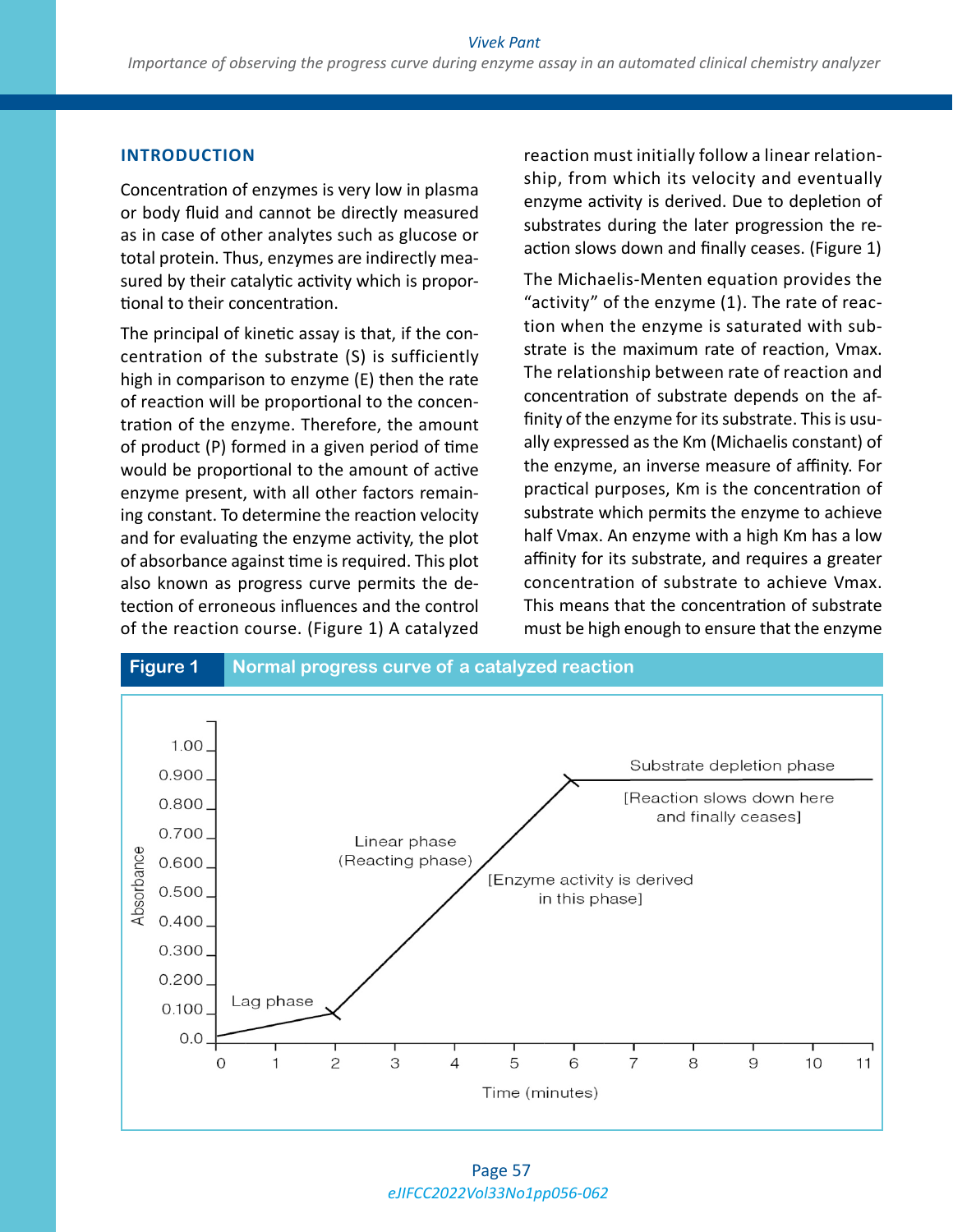is acting at Vmax (1). In practice, it is usual to use a concentration of substrate about 10 – 20 fold higher than the Km in order to determine the activity of an enzyme in a sample (2). Majority of enzymes have Km values in order of 10<sup>-5</sup> to  $10^{-3}$  mol/L.

The present report emphasizes the importance of observing the plot of absorbance against time to identify the linearity slope, while performing creatine phosphokinase (CK) enzyme assay.

CK is a large protein made up of two distinct polypeptide subunits, M and B (3). Three isoenzymes of CK are found in human tissue: CK-MM (skeletal muscle), CK-MB (cardiac muscle), and CK-BB (brain). CK catalyses the reversible transfer of energy-rich phosphate from creatine phosphate to adenosine diphosphate (ADP), thus forming adenosine triphosphate (ATP) that is utilized by muscle myofibrils during its contraction. The molecular structure of CK prevents it from being released from the host tissue into the bloodstream, except in muscle membrane injury. Serum concentrations of CK is therefore increased when muscle is damaged after strenuous physical activity, trauma, crush injury, myositis, muscular dystrophy, intramuscular injection, convulsions, myocardial infarction, malignant hyperthermia and drugs such as aminophyline and succinylcholine (4). CK measurement in serum is the gold standard test to detect and monitor skeletal muscle diseases and damage. Thus, it is essential to mention the clinical diagnosis while ordering this test.

#### **CLINICAL-DIAGNOSTIC CASE**

We received a serum sample from a 48 years male collected at a remote hospital, for analysis of total creatinine kinase. The sample was analyzed using RX Imola auto-analyzer (Randox Laboratories Ltd). Daily maintenance for this auto analyzer was conducted and internal quality control sample from Bio-Rad was run which were found to be within the acceptable range. The patient result of 12  $U/L$  [24 – 195  $U/L$ ] was reported. However, we received a call from attending physician stating that they had expected higher value for total CK and requested to repeat the assay. The provisional diagnosis of patient was acute kidney injury secondary to lacerated wound over left lower limb.

Careful inspection for potential source of error in all analytical steps and reanalyzing the serum sample was planned.

Preanalytical factors affecting CK are age, race, muscle mass, physical activity, medication and hypothyroidism. Only severe hemolysis affects CK since red blood cells (RBC) have no CK. Release of enzymes and intermediates from RBC such as adenylate kinase (AK), ATP and glucose-6-phosphate (G-6-P) may inhibit CK in severe hemolysis. No preanalytical error was identified in the index case.

The reagent, calibrator, internal quality control graphs and instrument were checked to identify presence of any analytical error. Total CK is performed in serum or heparinised plasma. CK enzyme activity is easily inhibited by factors both in vivo and in vitro, thus automated assay includes factors to preserve enzyme action and ensure accurate measurement. For example, the reagent contains N-acetyl cysteine (NAC) to reactivate sulfhydryl group in the centre of CK which is prone to rapid oxidation with loss of CK activity. The diadenosine pentaphosphate and adenosine monophosphate (AMP) is added to inhibit adenylate kinase, which may be present in platelets of patient with liver disease. Also, the reagent contains magnesium to complex with ADP and ATP.

The enzymatic reaction catalyzed by CK is reversible, however all commercial assays for CK are based on creatine-to-creatine phosphate reaction as it proceeds six times faster than creatine phosphate to creatinine. ATP liberated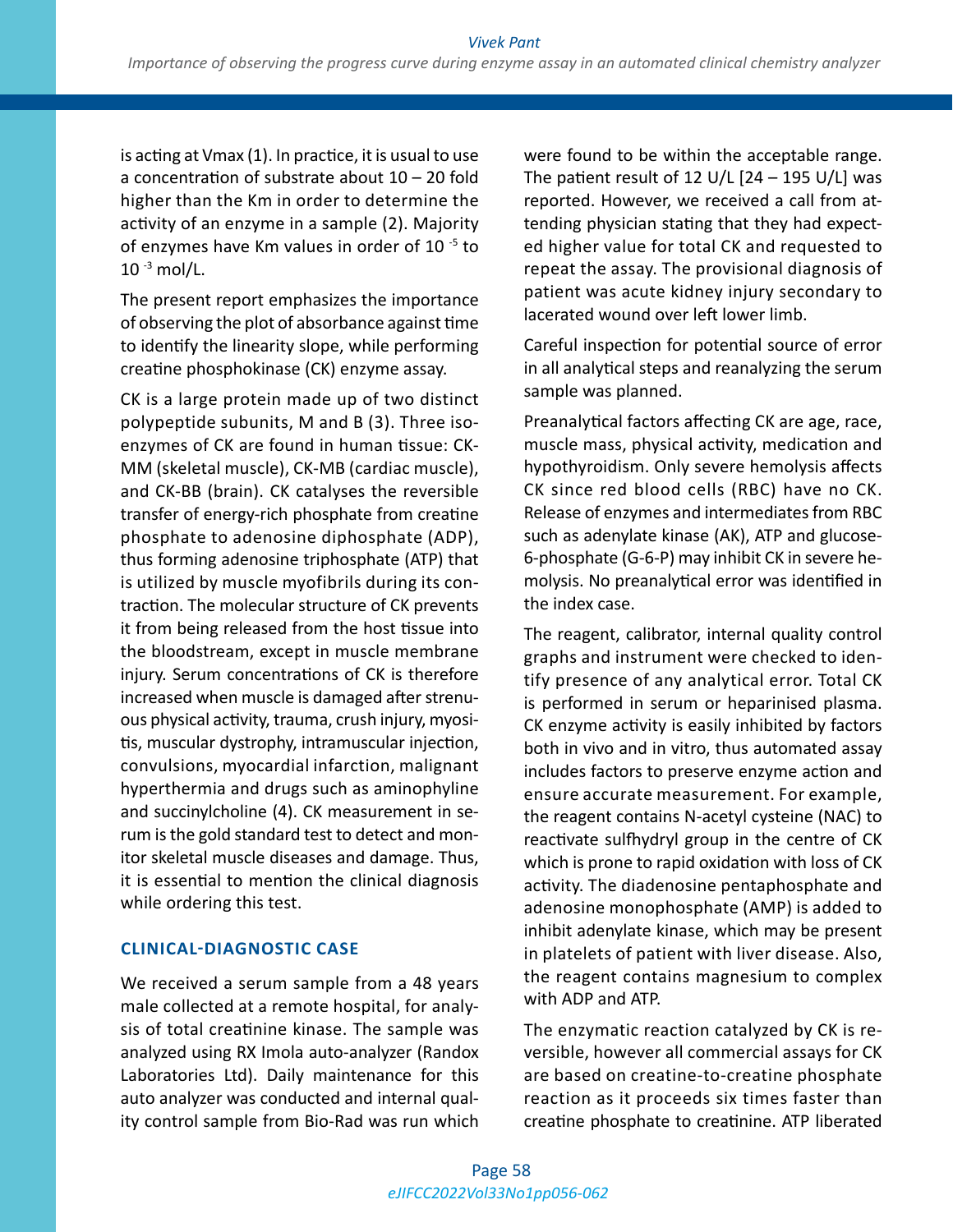phosphorylates glucose to glucose-6-phosphate. Glucose-6- phosphate is oxidized to 6-phosphogluconate, reducing Nicotinamide adenine dinucleotide phosphate (NADP) to NADPH in presence of glucose 6-phosphate dehydrogenase (G6PD). The rate of increase in NADPH absorbance at 340nm is directly proportional to the activity of CK present in serum. The difference between commercial assays is the use of buffer (imidazole or Tris) and source of G6PD (yeast or from bacterium) that however does not interfere with the assay. The reagent was in standard condition and no error was identified during sampling.

The internal quality control for CK in the past ten days was within 1SD and calibration was up to date. There was no recent maintenance of instrument and no issues with other parameters. The technician was however recently employed. The reported result was inspected in the instrument, and it was found that the assay was repeated automatically with two results where the first one indicated error with flagging as "E" and second one was 12 U/L. Thus, the technician reported the result as 12 U/L through laboratory information system (LIS). The inspection of progress curve indicated an erroneous result.

The normal progress curve for each analyte could be inspected in the auto analyzer, from the stored data generated by sampling of the quality control for that specific analyte. Any deviation from this normal progress curve should alert the technician. Thus, analytical error was identified and repetition of the test from stored sample was done.

We anticipated higher value for total CK from the provisional diagnosis. Thus, we diluted the sample and the total CK was 150891.98 U/L after 1:100 dilutions. The result was informed to the physician and the initial erroneous result was amended.

### **DISCUSSION**

The basic principle of kinetic enzyme assay is that when the substrate concentration is very high the reaction rate is independent of substrate concentration. (1) Under the normal circumstances, the concentration of the substrate contained in a reagent is large enough to meet the actual testing needs of most clinical samples. Enzymes such as alanine aminotransferase (ALT), aspartate aminotransferase (AST) and creatine kinase (CK) may be released in very large quantity in certain clinical conditions affecting liver, heart, muscle or other organs. During such a clinical situation, the enzyme activity exceeds the linear range of the kit which no longer maintains the reaction at zero order and the reported results are far below the actual concentration.

In practice the reaction rate is not constant with time. There is an initial (i) lag phase (with very little change per unit of time), then comes (ii) linear phase of constant change per unit of time and then finally (iii) phase of substrate exhaustion with very little change. In order to obtain the best result we should have a long linear phase and assay should be stopped before substrate exhaustion takes place. Too much of enzyme will consume all the substrate immediately and no more reaction can be observed when the recording is started. Such a situation is easily misinterpreted as lack of activity and the reported enzyme concentration is very low. The substrate in the above mentioned reaction is creatine phosphate. Creatine phosphate gets consumed by very high concentration of CK which was present in the serum sample before the kinetic measurement actually gets initiated. The whole substrate gets consumed within the lag phase which results in falsely low values.

This effect is also a recognized limitation in immunoassay, where it is known as prozone effect which occurs when the number of analyte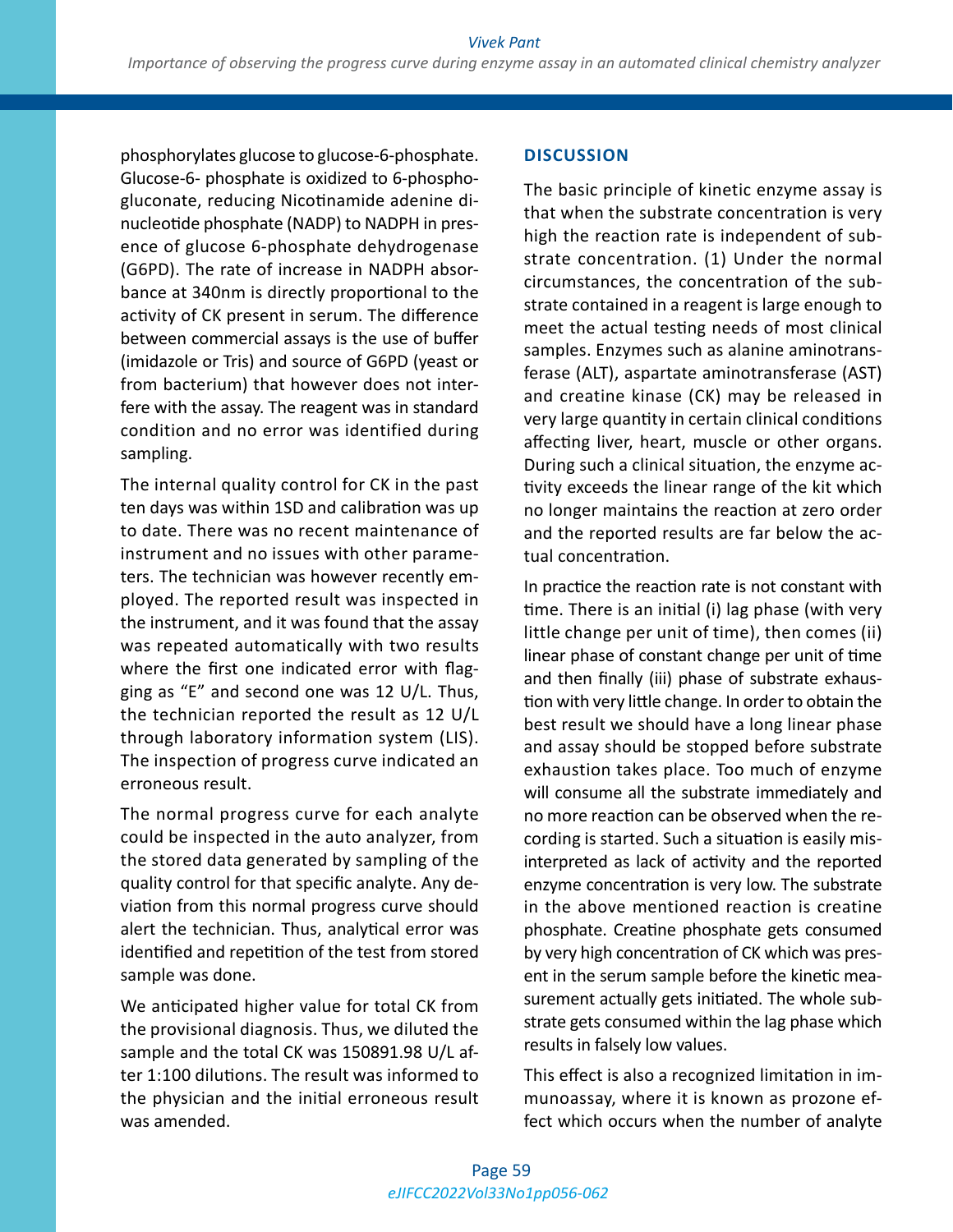molecules exceeds the number of antibody binding sites. There are numerous reports of this effect in wide ranges of analytes as shown in Table 1. Many modern immunoassays have been formulated for automated dilution in cases of prozone effect.

The clinical performance of the biochemistry analyzer is affected by many factors such as the reagents, the integration and settings, the traceability system of the manufacturer, daily calibration and quality control operation and maintenance of the instrument. When choosing an analyzer, the laboratory should pay special attention to the substrate depletion limit of the kinetic method. Different laboratories may have different ranges of substrate depletion due to variable detection system, sample dilution ratios and parameter settings. Automatic dilution of sample in cases of substrate exhaustion was lacking in our analyzer and the recently employed technician failed to recognize the instrumental flagging

for erroneous result which led to wrong reporting initially.

The erroneous result from auto analyzers could be avoided by observing the plot of absorbance against time to identify the linearity slope since various analyzers usually present this figure. Those instruments which display the absorbance and continue to display the changing absorbance with the chemical reaction are considered superior for kinetic assays. It can monitor the rate of reaction depending on the high or low concentration of enzyme and also help in detecting substrate exhaustion along with timings. If we can anticipate higher values of the enzyme (beyond the linearity range) we can predilute the sample and then run the test so as to avoid repetition. For example: an icteric sample may have higher values of transaminase and if clinical history of trauma or lacerated wound is provided, then the sample may have high CK value (Table 2). This case therefore also

| Table 1<br>Reports of clinical assay demonstrating prozone effect |                                        |                  |  |
|-------------------------------------------------------------------|----------------------------------------|------------------|--|
| <b>Biochemical assay</b>                                          | <b>Clinical diagnosis</b>              | <b>Reference</b> |  |
| Prolactin                                                         | Prolactinoma                           | 5,6              |  |
| $\beta$ -hCG                                                      | <b>Advanced molar Pregnancy</b>        | $\overline{7}$   |  |
| Calcitonin                                                        | Metastatic medullary thyroid carcinoma | 8                |  |
| Prostate specific antigen                                         | Advanced prostate cancer               | 9                |  |
| 17-hydroxyprogesterone                                            | 21-hydroxylase deficiency              | 10               |  |
| CA-125                                                            | Ovarian carcinoma                      | 11               |  |
| Alpha fetoprotein                                                 | Hepatoblastoma                         | 12               |  |
| IgE                                                               | Atopic dermatitis                      | 13               |  |

#### *eJIFCC2022Vol33No1pp056-062* Page 60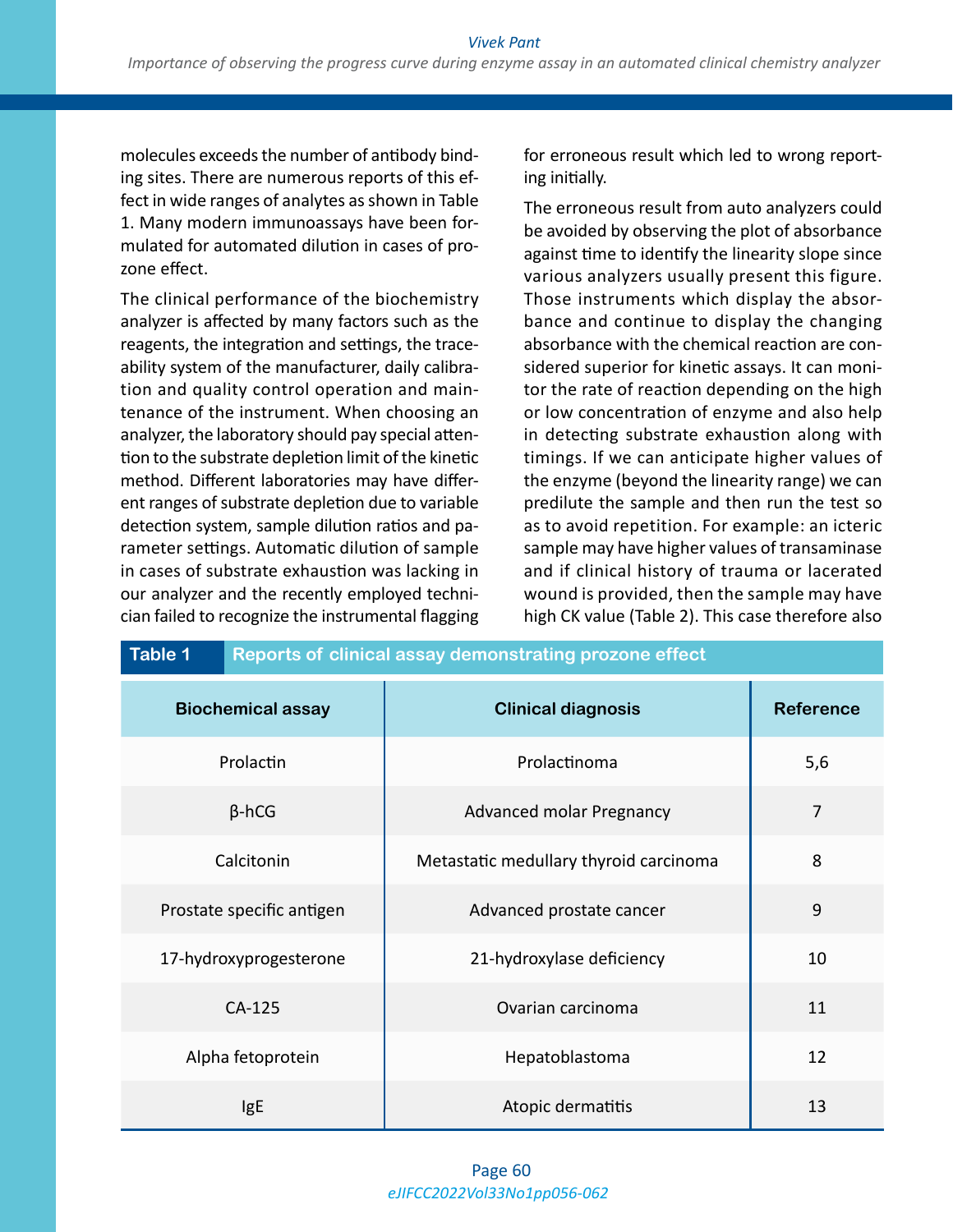#### *Vivek Pant*

*Importance of observing the progress curve during enzyme assay in an automated clinical chemistry analyzer*

| <b>Table 2</b> | Biochemical parameters where the reading of progress curves is important |                                                                                         |  |
|----------------|--------------------------------------------------------------------------|-----------------------------------------------------------------------------------------|--|
| Analyte        |                                                                          | Suggestive history or clinical condition where predilution<br>of sample is helpful      |  |
|                | <b>ALP</b>                                                               | Icteric sample, Obstructive jaundice, Bone tumor                                        |  |
|                | Amylase and Lipase                                                       | Lipemic sample, Patient under evaluation for pain abdomen,<br>History of alcohol intake |  |
|                | <b>CK</b>                                                                | Muscle trauma, Crush Injury, muscular dystrophy                                         |  |
|                | CK-MB                                                                    | Electrocardiogram changes, Myocardial infarction                                        |  |
|                | <b>ALT</b>                                                               | Icteric sample, Liver disease                                                           |  |
|                | <b>AST</b>                                                               | Icteric sample, Liver disease                                                           |  |
|                | Gamma GT                                                                 | Icteric sample, Liver disease                                                           |  |
|                | <b>LDH</b>                                                               | Cancer, Anemia, Myocardial infarction                                                   |  |
|                | Myoglobin                                                                | Muscle trauma, Rhabdomyolysis                                                           |  |

highlights the importance of mentioning the provisional diagnosis while ordering the test.

#### **LEARNING POINTS**

- A frequent reason for nonlinear progress curves is the presence of excess high enzyme level which is easily misinterpreted as lack of enzyme activity in the reported result.
- Careful inspection of progress curve and predilution of sample in anticipated cases could avoid erroneous result.

#### **REFERENCES**

1. Cornish-Bowden A. Fundamentals of enzyme kinetics. John Wiley & Sons; 2013 Feb 22.

2. Panteghini M, Bais R. Tietz text book of clinical chemistry and molecular diagnostics. 5th edn. Philadelphia: Saunders; 2012. Serum Enzymes In: Burtis CA, Ashwood ER, Bruns DE editors; pp. 565–98.

3. Schneider, Carole M., et al. "Effects of physical activity on creatine phosphokinase and the isoenzyme creatine kinase–MB." Annals of emergency medicine 25.4 (1995): 520-524.

4. Lott JA, Stang JM. Differential diagnosis of patients with abnormal serum creatine kinase isoenzymes. Clinics in laboratory medicine. 1989 Dec 1; 9(4):627-42.

5. Frieze TW, Mong DP, Koops MK. "Hook effect" in prolactinomas: case report and review of literature. Endocrine practice. 2002 Jul 1;8(4):296-303.

6. Kim SY, Park CG, Choi YJ, Hong ES, Kim SW, Shin CS, Jang HC, Kim SY, Cho BY, Lee HK. High-dose hook effect in patients with macroprolactinoma. Journal of korean society of endocrinology. 2005 Apr 1;20(2):148-53.

7. Winder AD, Mora AS, Berry E, Lurain JR. The "hook effect" causing a negative pregnancy test in a patient with an advanced molar pregnancy. Gynecologic oncology reports. 2017 Aug;21:34.